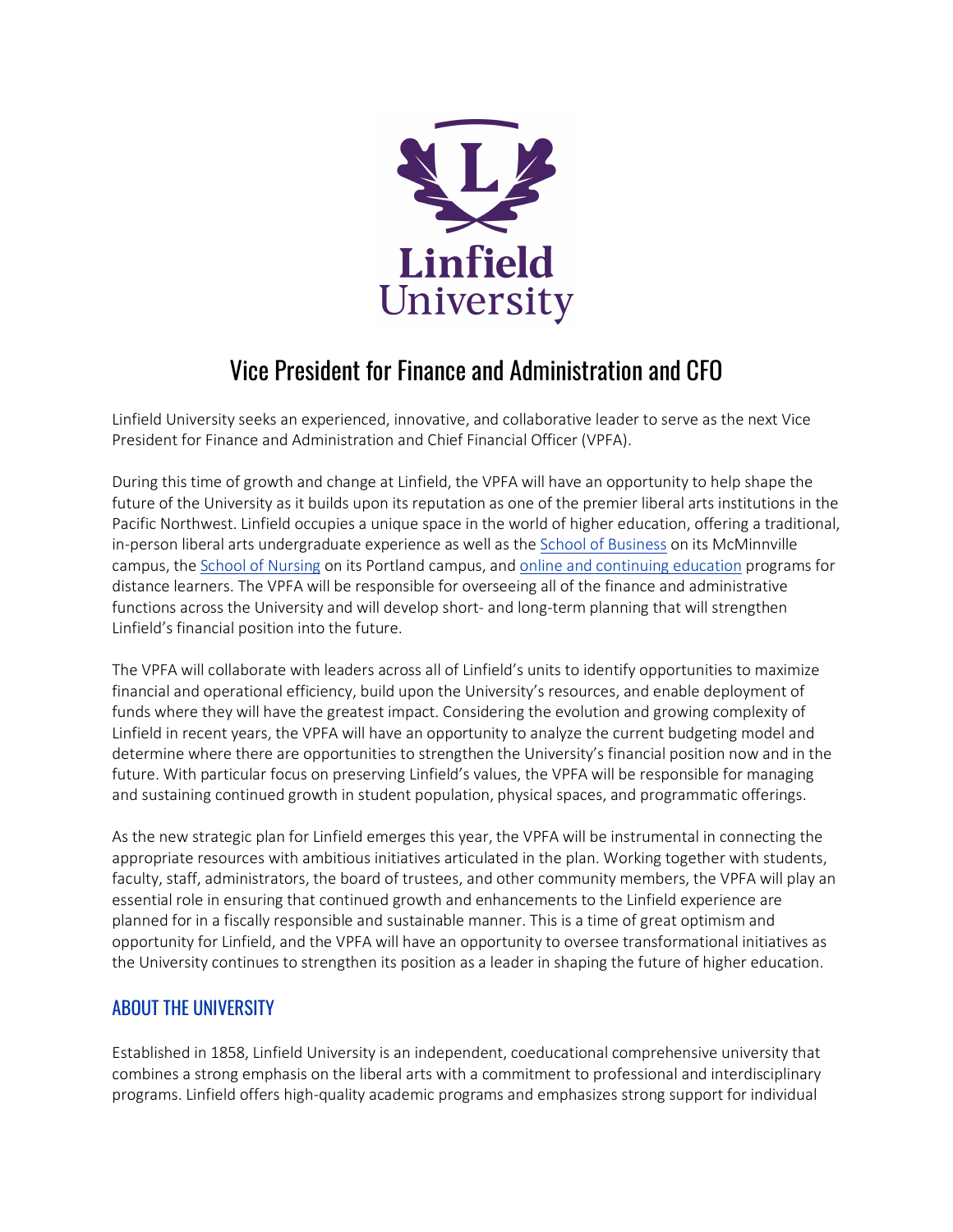#### Linfield University, Vice President for Finance and Administration Page 2

students with a favorable student-faculty ratio of 10 to 1. The University is historically affiliated with the American Baptist Churches, U.S.A. and is committed to the principles of academic and religious freedom. Linfield is fully accredited by the Northwest Commission on Colleges and Universities. The McMinnville, Oregon campus includes 79 buildings on 189 acres. A second campus, home to the School of Nursing, is located in northeast Portland. The Portland, Oregon, campus includes 11 buildings on 20 acres. A third program, Linfield University Online and Continuing Education, offers students the opportunity to pursue coursework, degrees, and certificates online. Enrollment totals more than 1,900 with students coming from 24 states and 23 countries. Linfield has been ranked 1st among liberal arts universities in the Pacific Northwest for ethnic diversity of students according to *U.S. News & World Report*.

Linfield places a strong emphasis on experiential education that creates a rich learning environment. Special features of Linfield University include study abroad programs in 15 countries; a one-month January Term for intensive study; and internships and student research opportunities in a variety of disciplines. Half of all Linfield graduates study outside the U.S. and the University pays the full airfare for every student's first study abroad experience.

McMinnville is at the heart of Oregon's wine country in the Willamette Valley. The city is 35 miles from Portland and an hour from Pacific Ocean beaches. *Sunset* magazine ranked McMinnville as a top 20 "dream town" and *Bon Appetit* rated the city one of the six "foodiest towns" in the United States. In a state famed for its incredible natural beauty, the Northwest Oregon region also provides easy access to a wide variety of outdoor recreation opportunities.

## Leadership

Dr. Miles K. Davis is the 20th president of Linfield University. Davis has a Ph.D. in human and organizational sciences from The George Washington University, an M.A. in human resource development from Bowie State University and a B.A. in communications from Duquesne University. He was the inaugural chair of the management science department at the Harry F. Byrd Jr. School of Business at Shenandoah University and became the founding director of its Institute for Entrepreneurship. Dr. Davis went on to become the dean of the Harry F. Byrd, Jr. School of business.

Davis is an authority on entrepreneurship whose most recent work focuses on integrity, values, and principles in the business world, as well as faith-based entrepreneurship. He helps organizations manage cultural and structural changes, strategic planning, leadership development, and strategic growth initiatives.

He is a member of the Society of Leadership Fellows at St. George's House (their first non-U.K.-based member), an organization based out of Windsor Castle in England that brings together world leaders in a variety of fields to analyze contemporary issues. Davis is also the first college president to come out of The PhD Project, a network that helps members of underrepresented communities attain doctorates and become leaders in higher education. Recently, Dr. Davis was appointed to the Board of Directors of the National Association Independent Colleges and Universities (NAICU). NAICU is the official policy and lobbying arm of nonprofit private higher education in the USA. Dr. Davis has won numerous awards including awards of service from the NAACP and the "Drum Major for Justice Award" from the United Churches of Christ. He has also won recognition for his interfaith work from the Islamic Society of North American and the United Methodist Church.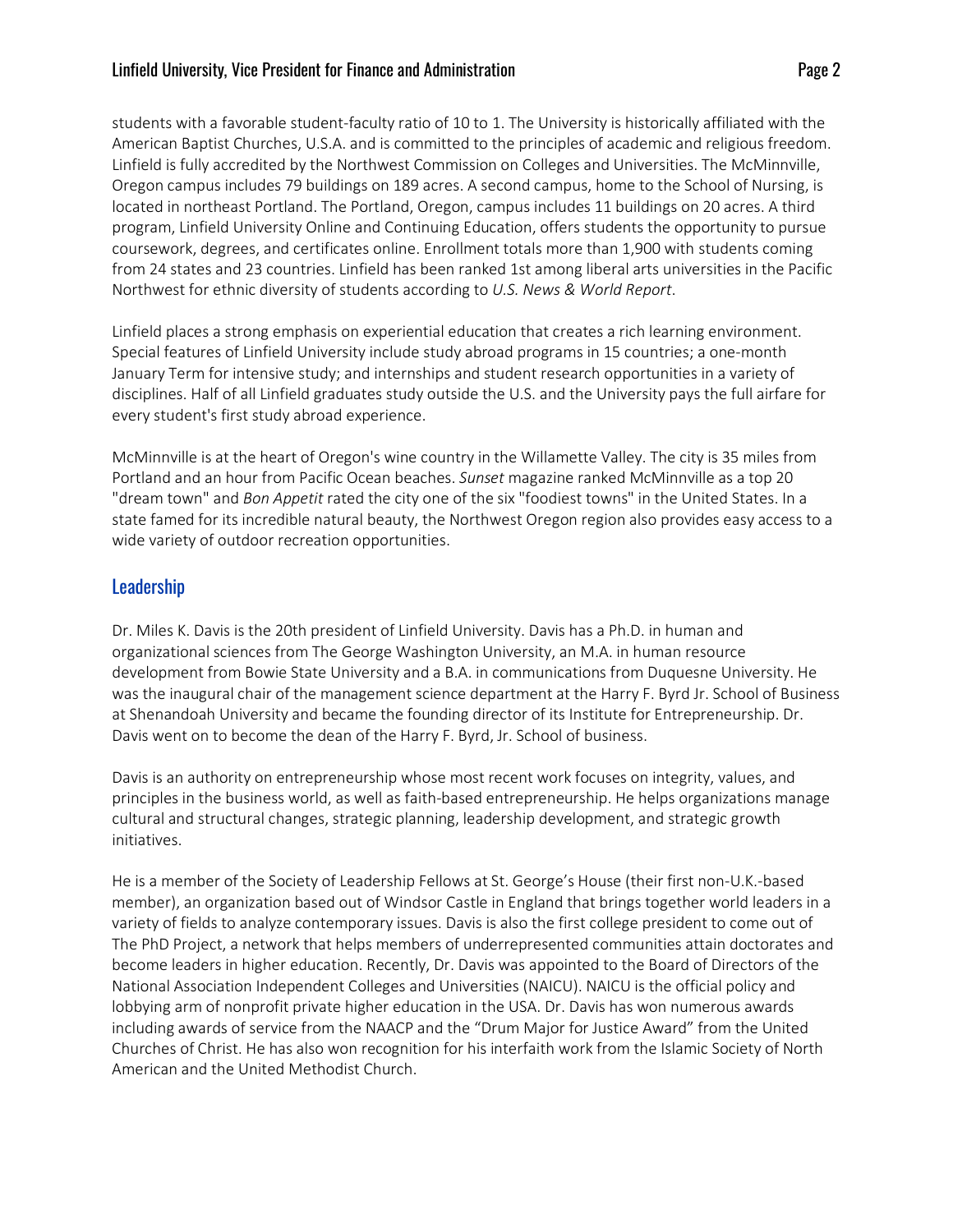#### Linfield University, Vice President for Finance and Administration Page 3

Dr. Davis is a much sought-after speaker on the topics of: organizational change, ethical, moral and principled leadership, and the need to transform higher education.

# THE ROLE OF THE VICE PRESIDENT FOR FINANCE AND ADMINISTRATION

Reporting directly to President Davis, the VPFA will oversee a range of financial and administrative functions and positions including:

- [Financial Services/Controller](https://inside.linfield.edu/finance-administration/controller/staff.html)
- Budget
- [Environmental Health and Safety](https://inside.linfield.edu/ehs/index.html)
- [Facilities and Auxiliary Services](https://inside.linfield.edu/facilities-services/facilities-services-team.html)
- [Human Resources](https://www.linfield.edu/humanresources/)
- [Information Services](https://inside.linfield.edu/its/index.html)
- Executive Administrative Assistant

Working in collaboration with leaders and colleagues across the University, the VPFA will be responsible for overseeing the composition and administration of Linfield's \$60 million budget. They will oversee all financial reporting systems and ensure that reporting is conducted in an accurate, timely, and transparent manner. The VPFA will also be responsible for all facilities and auxiliary services, developing appropriate plans for adding to the physical plant as necessary, maintaining existing buildings, and ensuring that facilities are utilized to optimize student, faculty, and staff experience, as well as provide revenueproducing opportunities for the University.

The VPFA will oversee all human resource functions including recruitment, payroll, and benefits. They will work closely with the Director of Human Resources in the development and governance of University policies, always with consideration for their effect on members of the Linfield community and the overall health of the University. The VPFA will also work closely with colleagues across all areas of the University to understand their needs and how the Office of Finance and Administration can best support their work. Through interactions with senior leadership, student leaders, student affairs staff, faculty, chairs, deans, athletics, enrollment, advancement, and other colleagues, the VPFA will build a comprehensive understanding of the University's curricular and programmatic aspirations and develop the framework for achieving ambitious goals while maintaining and building even greater financial stability.

The VPFA will be an essential spokesperson for Linfield, articulating financial and operational information to both internal and external audiences. They will communicate with clarity and transparency and will ensure that there are strong bridges between the Office of the VPFA and all other areas of the University. The VPFA will identify and work with third parties and community members in and around McMinnville and Portland to advance the strategic goals of the University, as well as support and contribute to the communities surrounding both campuses.

## OPPORTUNITIES FOR THE NEW VICE PRESIDENT FOR FINANCE AND ADMINISTRATION AND CFO

The next VPFA will bring innovative and collaborative leadership to the following opportunities: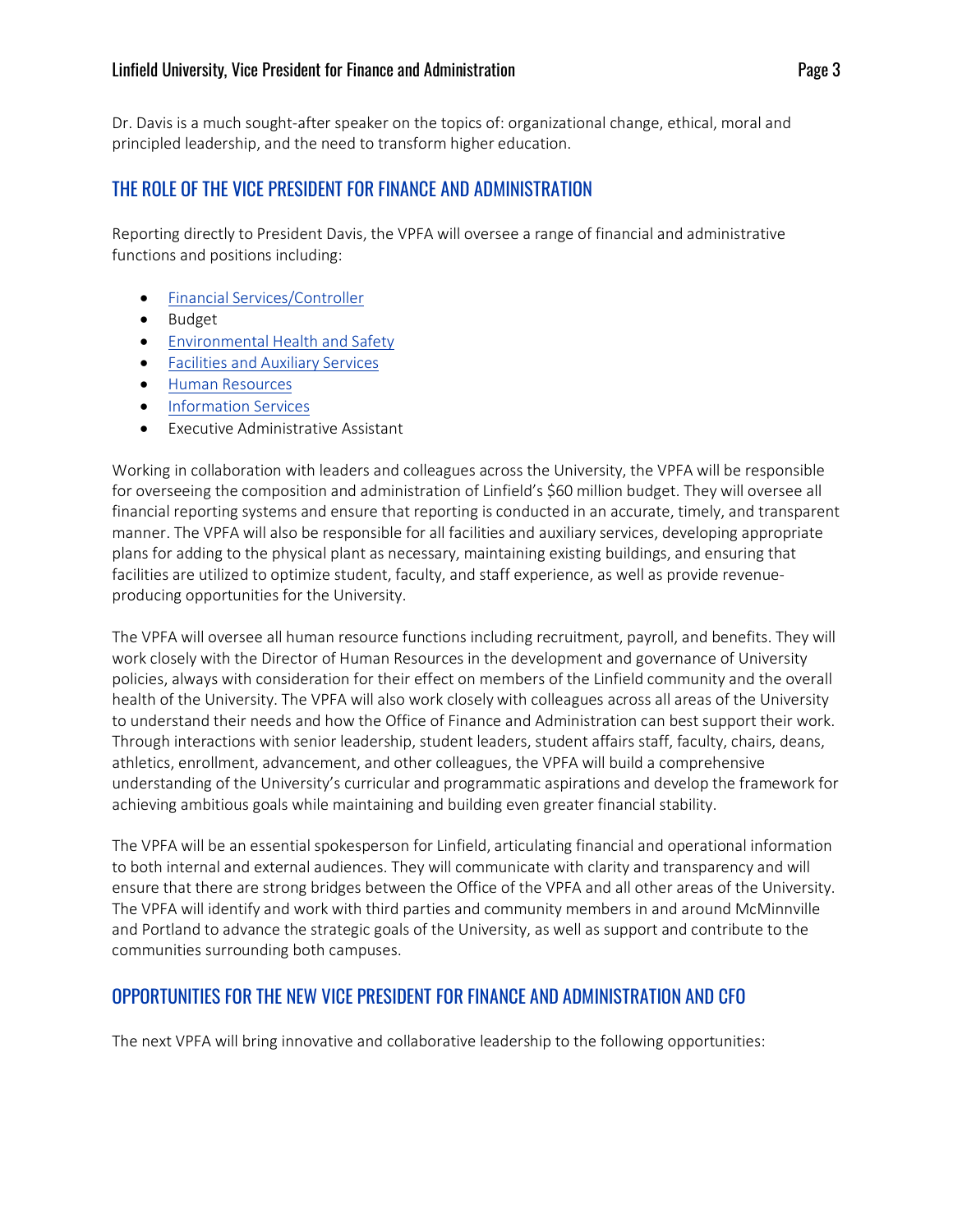Continue to strengthen Linfield's financial position through innovative resource growth and stewardship: The VPFA will be responsible for identifying opportunities to further strengthen Linfield's financial position now and in the future. The VPFA will conduct cost and expense analyses to determine where there are opportunities to increase efficiency throughout the University. They will also exhibit innovation and creativity to identify opportunities to build new revenue streams for the University, working in close partnership with colleagues from all areas of the University, including the Office of Advancement. In making determinations about the short- and long-term budgeting model for Linfield, the VPFA will always ensure that decisions are made in accordance with the core values of the University, and that initiatives are designed to support its overall strategic direction.

Manage and lead through continued growth and change: As Linfield continues to grow into its new paradigm as a liberal-arts-focused institution with graduate and online programs, the VPFA will provide sound guidance to ensure the University's evolution is supported with sustainable financial and operational frameworks in place. The VPFA will collaborate across all units of the University to ensure that there are clear lines of communication, and that needs are being met to support growth and innovation, to the extent possible. They will work with other University leaders to develop ambitious and pragmatic plans that will allow the University to continue on its upward trajectory, ensuring fiscal responsibility remains central to the planning process.

Collaborate with academic leaders to plan and support programmatic innovation and expansion: It is critically important that the VPFA works in close collaboration with Linfield's academic leaders to ensure that financial and administrative initiatives are in support of the academic mission of the University. As Linfield continues to build upon its strengths and explore new programmatic territories, the VPFA will take an approach that ensures academic excellence remains at the forefront of planning processes, and that students, faculty, staff, and administrators have the tools and resources they need to be successful in their endeavors. The VPFA will take a collaborative approach to decision-making with the goal of building consensus and considering varied viewpoints from the range of stakeholders affected by their decisions and policies.

Continue to champion initiatives in support of a diverse and inclusive learning community: Linfield University is proud to be a diverse, inclusive, equitable, and justice-seeking community, embracing different perspectives, backgrounds, identities, and life experiences among its members. The VPFA will play an essential role in ensuring that Linfield continues its journey to become an even more inclusive and supportive learning community. As the VPFA makes decisions and establishes policies, they will take into consideration the potential implications and how they will affect community members from all backgrounds and experiences. The VPFA will also work closely with the Office of Admission and Aid, the Office of Advancement, academic leaders, and other colleagues to identify opportunities for the University to be even more supportive of people from underrepresented communities and devote resources to building systems and structures that will allow all community members to thrive and achieve.

Contribute to strengthening and building upon a culture of collegiality, collaboration and cooperation throughout the entire university: It is essential that all work conducted through the Office of Finance and Administration is carried out in partnership with colleagues from other areas of the University, including academic affairs, student affairs, athletics, enrollment, and advancement. The VPFA should lead with a commitment to collaboration and collegiality and ensure that all colleagues within the VPFA's units are conducting their work under the same principles. The VPFA will strive to strengthen the reputation of their units as partners and collaborators who are committed to helping advance the mission of the